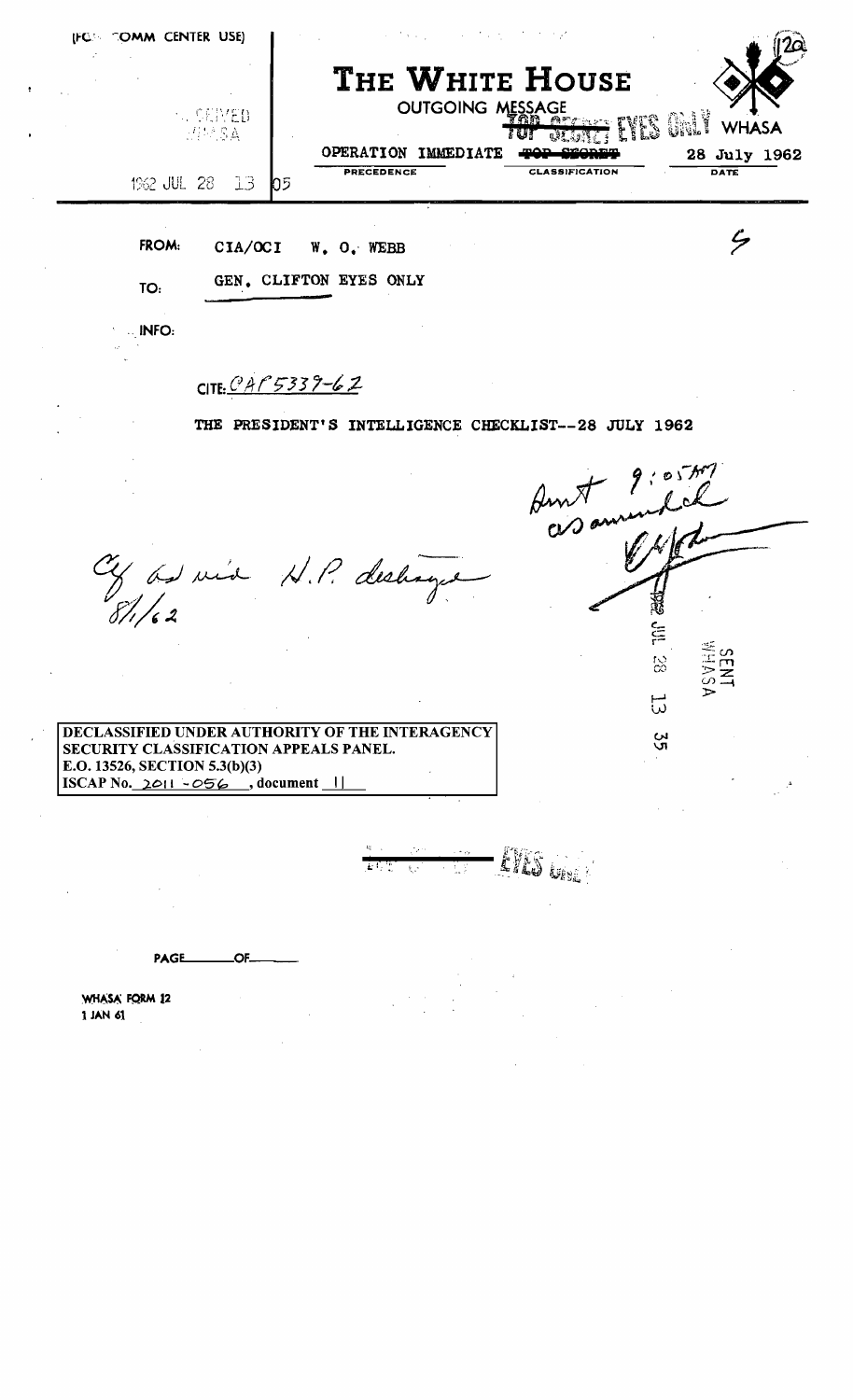## **TOP SEGRET** EYES ONLY

THE PRESIDENT'S INTELLIGENCE CHECKLIST--28 JULY 1962

## 1. BERLIN/EAST GERMANY/USSR

A. OUR MISSION IN BERLIN EXPECTS THE SOVIETS AND THEIR EAST GERMAN. MINIONS TO TRY A VARIETY OF PROBES AND CAUTIOUS HARASSMENTS IN THE COMING WEEKS. AMONG THESE, THE INSINUATION OF EAST GERMAN OFFICIALS INTO OPERATIONS AT CONTROL POINTS ALONG ALLIED ACCESS ROUTES TO WEST BERLIN COULD PROVE MOST TROUBLESOME. THE MISSION -NOTES THAT THE EAST GERMANS HAVE ALREADY REORGANIZED AND CENTRALIZED BORDER CONTROLS, STAFFING ALL CHECK POINTS GOVERNING NON-ALLIED TRAFFIC TO AND FROM WEST BERLIN WITH TESTED SECURITY (INSTEAD OF CUSTOMS) PERSONNEL. THIS WOULD BE A LOGICAL FIRST STEP TO GRADUALLY SUBSTITUTING GERMAN FOR SOVIET CONTROLLERS AT ALLIED CHECK POINTS. THE MISSION BELIEVES THE START OF ANNUAL FALL MANEUVERS IN SEPTEMBER ·WOULD BE A LIKELY TIME TO COMMENCE THIS KIND OF HARASSMENT.

B. AMBASSADOR THOMPSON AND HIS BRITISH COLLEAGUE ARE AGREED THAT IF THERE IS NO MOVEMENT ON BERLIN BY THE END OF AUGUST, KHRUSHCHEV WILL PROBABLY GO AHEAD WITH HIS TREATY PLAN. THE SOYIET LEADER IS ALREADY LETTING IT BE KNOWN HE WILL MAKE AN "IMPORTANT TRIP" THE LAST WEEK OF AUGUST AND FIRST FEW DAYS OF SEPTEMBER. OUR INFORMATION IS THAT THE SOVIETS ARE CURRENTLY BUSY TRYING TO LINE Up' AS MANY NEUTRALS AS POSSIBLE BEHIND THE SEPARATE PEACE TREATY IDEA, WITH YUGOSLAVIA SO FAR THE ONLY ONE THAT IS SURE TO GO ALONG.

**C. WORK CONTINUES ON STRENGTHENING THE INTERSECTOR BORDER IN** · BERLIN BUT IT IS GOING BEYOND WHAT WOULD BE NEEDED MERELY TO DISCOURAGE · FIRE FIGHTS BETWEEN POLICE; IT IS BEGINNING TO LOOK MORE AS IF THE COMMUNISTS WANT TO MAKE SURE THEY COULD CONTAIN ANY BREAKOUT ATTEMPT BY THE EAST GERMAN POPULATION IN THE EVENT OF A CRISIS.

**ftop secret**  $\epsilon$  **ivis only**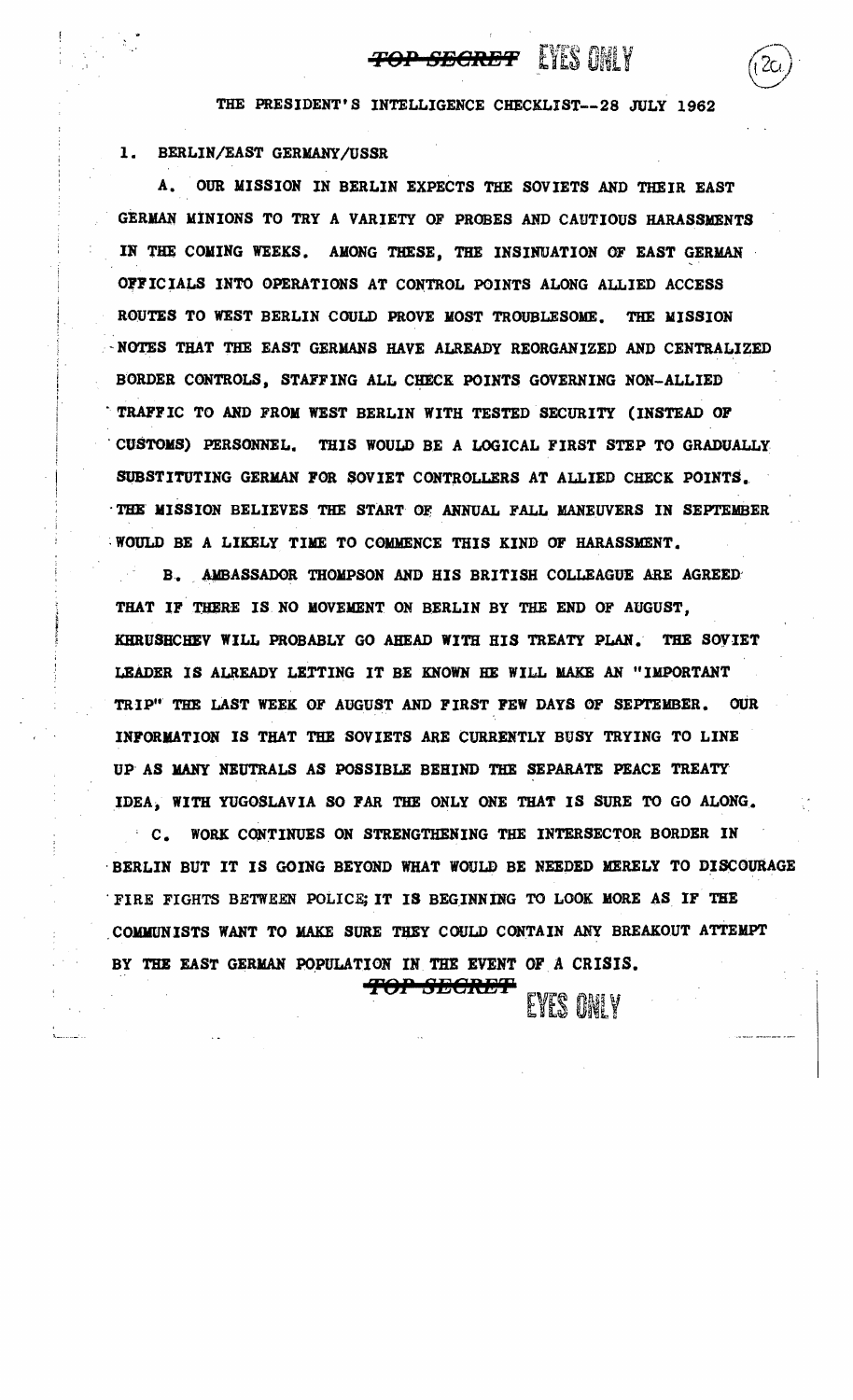| $\mathbf{D}_\bullet$                                            |                                                                                            | STEP-UP IN SOVIET DELIVERY OF | 15 |
|-----------------------------------------------------------------|--------------------------------------------------------------------------------------------|-------------------------------|----|
|                                                                 | ADVANCED FIGHTER AIRCRAFT TO THE EAST GERMAN AIR FORCE.<br>E.O. 13526, section $3.3(b)(1)$ |                               |    |
|                                                                 |                                                                                            |                               |    |
| <b>Portion identified</b><br>as non-responsive<br>to the appeal |                                                                                            |                               |    |
|                                                                 |                                                                                            |                               |    |
|                                                                 |                                                                                            |                               |    |
|                                                                 |                                                                                            |                               |    |
|                                                                 |                                                                                            |                               |    |
|                                                                 |                                                                                            |                               |    |
|                                                                 |                                                                                            |                               |    |
|                                                                 |                                                                                            |                               |    |
|                                                                 |                                                                                            |                               |    |
|                                                                 |                                                                                            |                               |    |
|                                                                 |                                                                                            |                               |    |
|                                                                 |                                                                                            |                               |    |
|                                                                 |                                                                                            |                               |    |
|                                                                 |                                                                                            |                               |    |
|                                                                 |                                                                                            |                               |    |
|                                                                 |                                                                                            |                               |    |
|                                                                 |                                                                                            |                               |    |
|                                                                 |                                                                                            |                               |    |
|                                                                 |                                                                                            |                               |    |
|                                                                 |                                                                                            |                               |    |
|                                                                 |                                                                                            | EYES ONLY                     |    |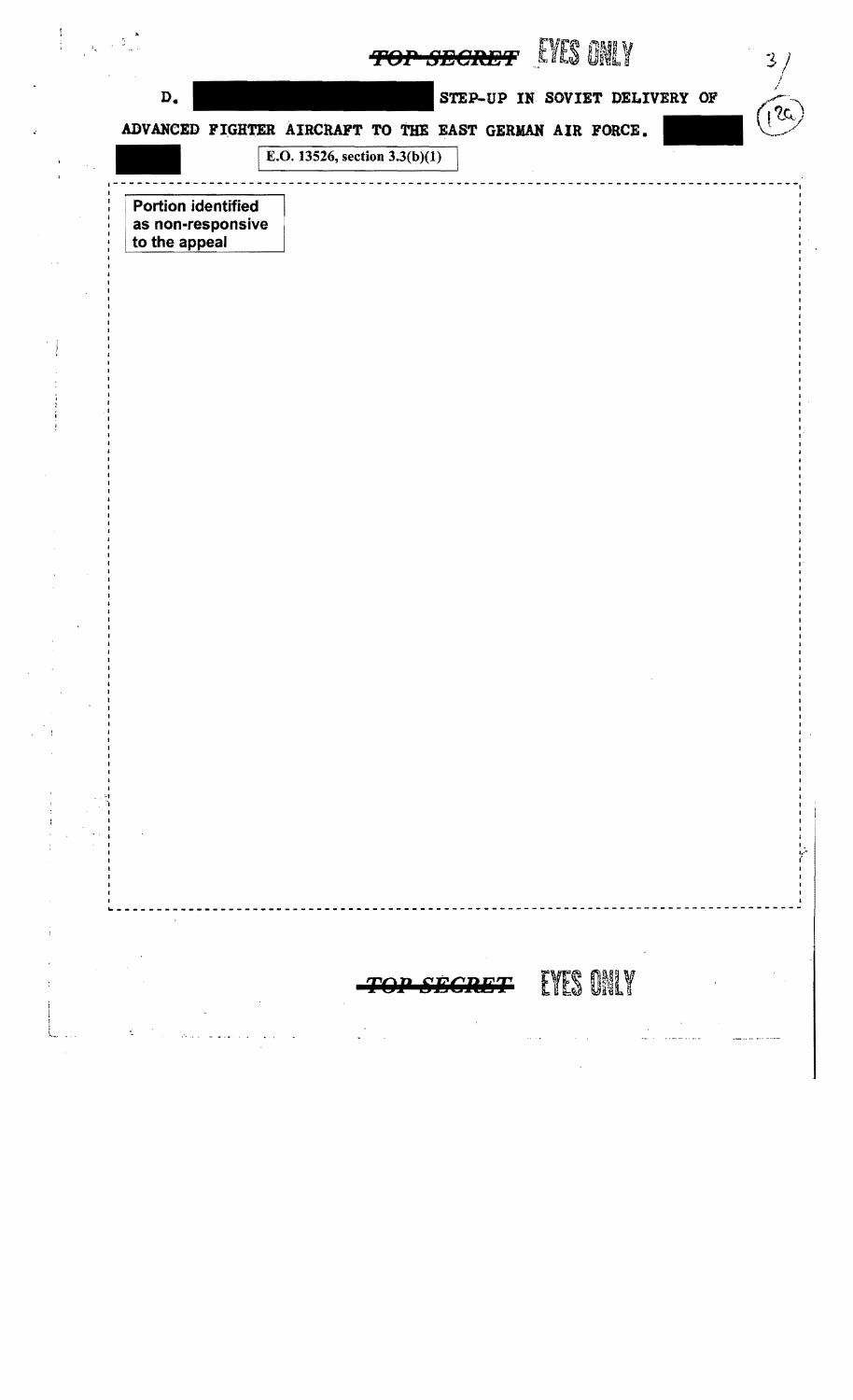EYES ONLY SECRET  $($ l2 $\alpha$ **Portion identified** as non-responsive<br>to the appeal EYES ONLY **SEGRET**